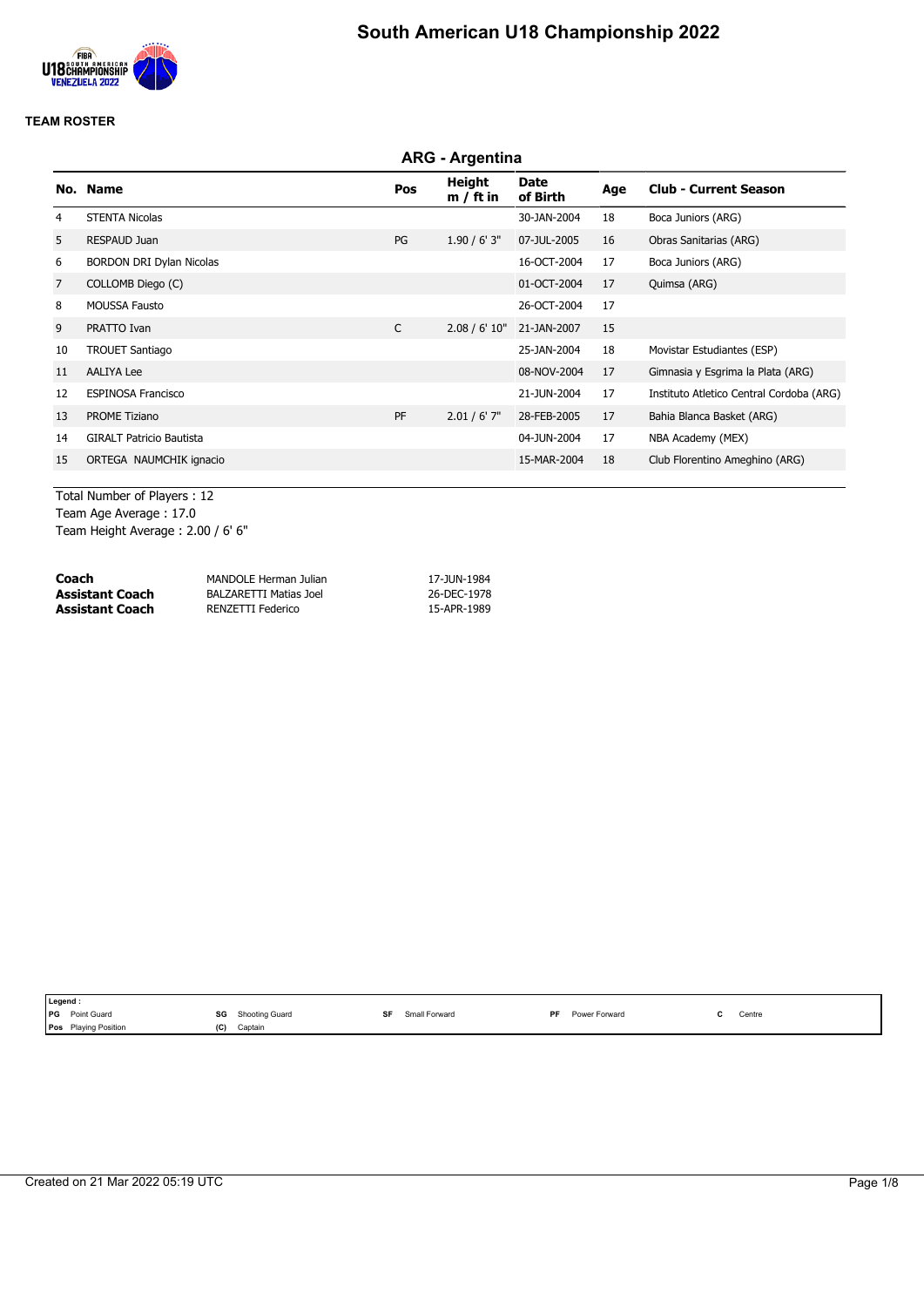

|    | <b>BOL - Bolivia</b>                   |              |                       |                         |     |                                     |  |  |  |  |
|----|----------------------------------------|--------------|-----------------------|-------------------------|-----|-------------------------------------|--|--|--|--|
|    | No. Name                               | Pos          | Height<br>$m / ft$ in | <b>Date</b><br>of Birth | Age | <b>Club - Current Season</b>        |  |  |  |  |
| 4  | <b>CORRALES IRIARTE Adrian Mateo</b>   | SG           | 1.83/6'0''            | 18-MAY-2005             | 16  | Federacion Boliviana de Basquetbol- |  |  |  |  |
| 5  | <b>GORDILLO ALCOCER Jose Gabriel</b>   | <b>SF</b>    | 1.90 / 6' 3''         | 25-JUL-2004             | 17  | Federacion Boliviana de Basquetbol- |  |  |  |  |
| 6  | <b>GONZALEZ ARTEAGA Claudio Daniel</b> | PF           | $1.93/6'$ 4"          | 07-OCT-2004             | 17  | Federacion Boliviana de Basquetbol- |  |  |  |  |
| 8  | <b>SAUREZ Samuel</b>                   | $\mathsf{C}$ | 1.95/6'5''            | 17-DEC-2004             | 17  | Federacion Boliviana de Basquetbol- |  |  |  |  |
| 9  | LEDEZMA MONTAÑO jose Willy             | SG           | 1.84/6'0''            | 01-JAN-2004             | 18  | Federacion Boliviana de Basquetbol- |  |  |  |  |
| 10 | VARGAS LOPEZ VIDELA Ignacio Arturo (C) | PG           | 1.79 / 5' 10"         | 21-APR-2004             | 17  | Federacion Boliviana de Basquetbol- |  |  |  |  |
| 11 | NEGRETE MIRANDA Juan Manuel            | PF           | $1.93/6'$ 4"          | 27-FEB-2004             | 18  | Federacion Boliviana de Basquetbol- |  |  |  |  |
| 12 | CAMPOS PEÑA jose                       | G            | 1.79 / 5' 10"         | 27-APR-2004             | 17  | Federacion Boliviana de Basquetbol- |  |  |  |  |
| 13 | CHAPPOTTIN VALDIVIA Leandro Rodny      | F            | $1.94/6'$ 4"          | 27-DEC-2004             | 17  | Federacion Boliviana de Basquetbol- |  |  |  |  |
| 14 | SAUCEDO MEZA josue                     | C            | 1.95/6'5''            | 07-APR-2004             | 17  | Federacion Boliviana de Basquetbol- |  |  |  |  |
| 15 | GONZALEZ ricardo                       | F            | $1.93/6'$ 4"          | 22-JUL-2004             | 17  | Federacion Boliviana de Basquetbol- |  |  |  |  |
| 24 | <b>MORENO AYALA Jose Maria</b>         | G            | 1.86 / 6' 1''         | 03-APR-2004             | 17  | Federacion Boliviana de Basquetbol- |  |  |  |  |
|    |                                        |              |                       |                         |     |                                     |  |  |  |  |

Total Number of Players : 12 Team Age Average : 17.1 Team Height Average : 1.89 / 6' 2"

| Coach                  | PODSKOC Jose (ARG)       | 25-OCT-1962 |
|------------------------|--------------------------|-------------|
| <b>Assistant Coach</b> | <b>GARCIA OLMOS Abel</b> | 12-JAN-1986 |

| SG<br><b>PG</b><br>Point Guard<br>S۴<br><b>PF</b><br>Shooting Guard<br>Small Forward<br>Power Forward | Legend: |                                           |
|-------------------------------------------------------------------------------------------------------|---------|-------------------------------------------|
|                                                                                                       |         | Centre<br>the contract of the contract of |
| <b>Playing Position</b><br>(C)<br>Captain<br><b>Pos</b>                                               |         |                                           |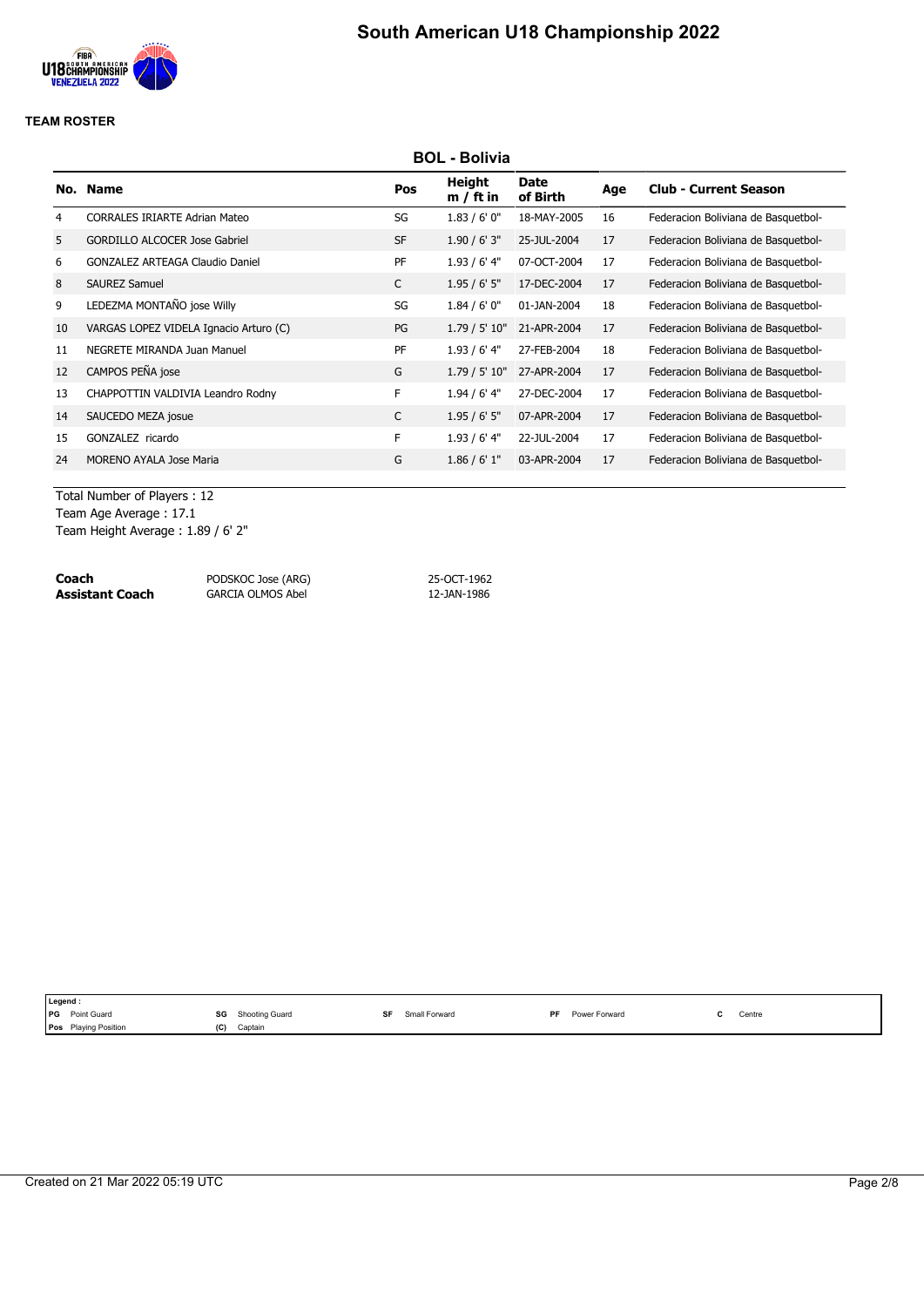

|    | <b>BRA - Brazil</b>              |     |                       |                         |     |                                  |  |  |  |  |
|----|----------------------------------|-----|-----------------------|-------------------------|-----|----------------------------------|--|--|--|--|
|    | No. Name                         | Pos | Height<br>$m / ft$ in | <b>Date</b><br>of Birth | Age | <b>Club - Current Season</b>     |  |  |  |  |
| 4  | LANDEIRA Gabriel (C)             |     |                       | 08-JUL-2004             | 17  | ZBK Zentro Basket Madrid (ESP)   |  |  |  |  |
| 5  | NICOLIELLO NETO Silvio           |     |                       | 09-AUG-2004             | 17  | Club Athletico Paulistano (BRA)  |  |  |  |  |
| 6  | RODRIGUES CALDERON Samis         |     |                       | 25-NOV-2004             | 17  | S.C. Corinthians (BRA)           |  |  |  |  |
| 7  | DEL TEDESCO ALVES Daniel         |     |                       | 04-MAR-2004             | 18  | ASD Basket Corato (ITA)          |  |  |  |  |
| 8  | <b>BERSCH KLAFKE Eduardo</b>     | PG  | 1.85/6'1"             | 11-NOV-2005             | 16  | Franca Basquetebol Clube (BRA)   |  |  |  |  |
| 9  | CAMILO DOS SANTOS Reynan Gabriel |     |                       | 13-FEB-2004             | 18  | Franca Basquetebol Clube (BRA)   |  |  |  |  |
| 10 | <b>TESCH Guilherme</b>           |     |                       | 29-MAY-2004             | 17  | North Broward Preparatory School |  |  |  |  |
| 11 | <b>CAMPOS SILVA Breno</b>        |     |                       | 13-AUG-2004             | 17  | NBA Latin America Academy (MEX)  |  |  |  |  |
| 12 | FARIAS CARDOSO Vítor Hugo        | C   | 2.04 / 6' 8''         | 18-JUL-2005             | 16  | Franca Basquetebol Clube (BRA)   |  |  |  |  |
| 13 | CARDOSO INACIO Leandro           |     |                       | 20-JAN-2004             | 18  | Club Athletico Paulistano (BRA)  |  |  |  |  |
| 14 | VIEIRA LOPEZ ATAURI Lucas        |     |                       | 05-MAY-2004             | 17  | Club Athletico Paulistano (BRA)  |  |  |  |  |
| 15 | DE PAULA OLIVEIRA Enrico         |     |                       | 13-JUL-2005             | 16  | São Paulo Futebol Clube (BRA)    |  |  |  |  |
|    |                                  |     |                       |                         |     |                                  |  |  |  |  |

Total Number of Players : 12 Team Age Average : 17.0 Team Height Average : 1.95 / 6' 4"

| Coach           | <b>GALVANI Vitor</b>      | 01-SEP-1992 |
|-----------------|---------------------------|-------------|
| Assistant Coach | PORTO PRADO E SILVA Bruno | 21-DEC-1989 |

|      | Legend:              |     |                |    |               |           |               |                                           |
|------|----------------------|-----|----------------|----|---------------|-----------|---------------|-------------------------------------------|
| I PG | Point Guard          | SG  | Shooting Guard | S۴ | Small Forward | <b>DE</b> | Power Forward | Centre<br>the contract of the contract of |
|      | Pos Playing Position | (C) | Captain        |    |               |           |               |                                           |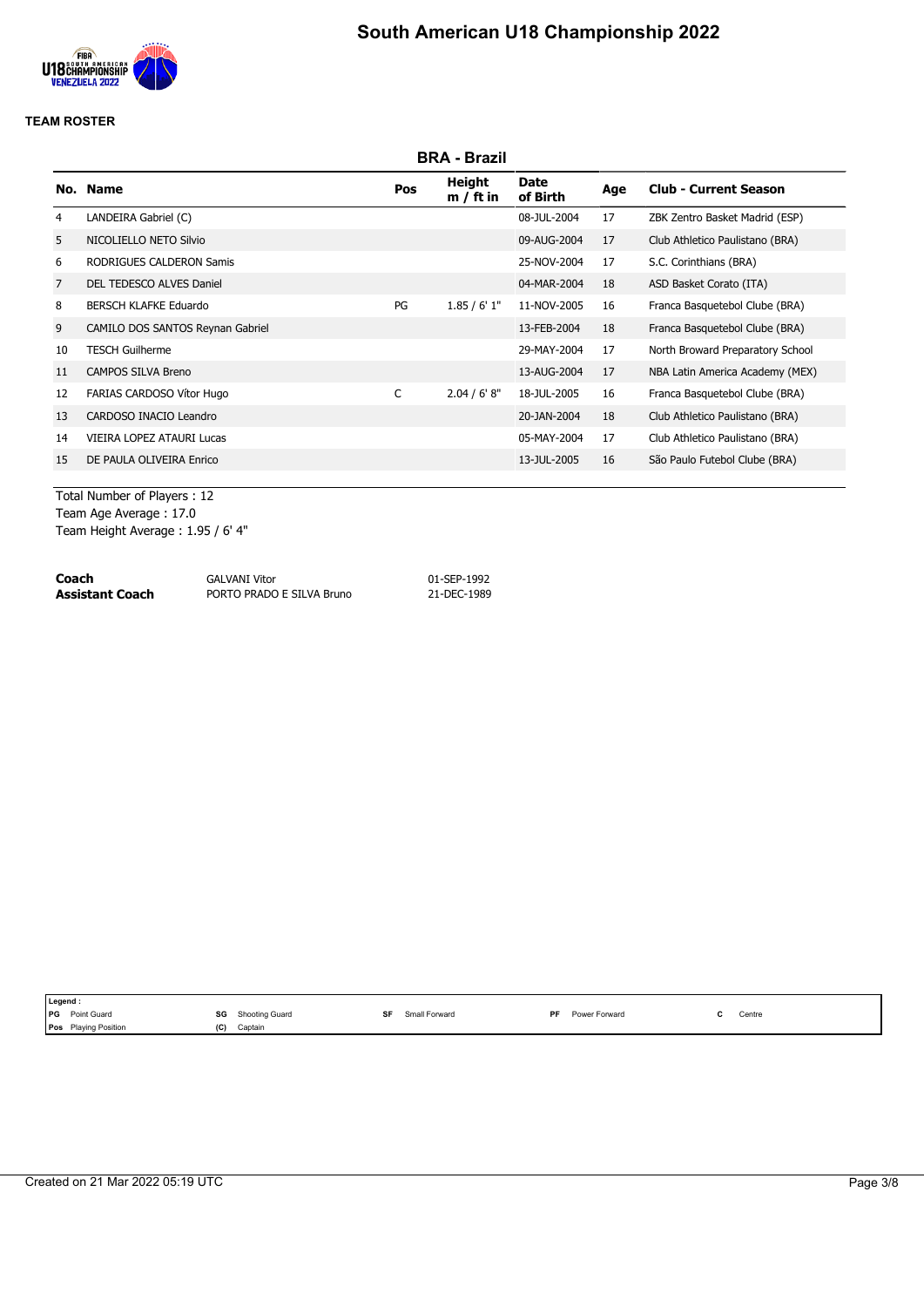

# **South American U18 Championship 2022**

#### **TEAM ROSTER**

|              | <b>CHI - Chile</b>                    |     |                       |                         |     |                              |  |  |  |  |
|--------------|---------------------------------------|-----|-----------------------|-------------------------|-----|------------------------------|--|--|--|--|
|              | No. Name                              | Pos | Height<br>$m / ft$ in | <b>Date</b><br>of Birth | Age | <b>Club - Current Season</b> |  |  |  |  |
| $\mathbf{1}$ | ALMARZA MORÁN italo alonso            |     |                       | 26-MAY-2004             | 17  |                              |  |  |  |  |
| 5            | CASTELLANO PINTO rodrigo ignacio      |     |                       | 07-APR-2004             | 17  |                              |  |  |  |  |
| 10           | RUBIO ROMERO dilan                    |     |                       | 14-MAY-2004             | 17  |                              |  |  |  |  |
| 11           | SOBARZO ANGULO Horacio Xavier Antonio |     |                       | 05-NOV-2004             | 17  |                              |  |  |  |  |
| 12           | ARAYA ULLOA Benjamin Ignacio          |     |                       | 27-MAR-2004             | 17  |                              |  |  |  |  |
| 13           | ORDONEZ Cristobal (C)                 |     |                       | 11-OCT-2004             | 17  |                              |  |  |  |  |
| 15           | PEREIRA ROJAS sebastian               |     |                       | 05-AUG-2005             | 16  |                              |  |  |  |  |
| 17           | MORAGA CUEVAS agustin erwin alonso    |     |                       | 02-JUN-2004             | 17  |                              |  |  |  |  |
| 23           | TAPIA TAPIA gaspar                    |     |                       | 25-AUG-2004             | 17  |                              |  |  |  |  |
| 24           | LOBOS CONCHA miguel ignacio           |     |                       | 24-APR-2004             | 17  |                              |  |  |  |  |
| 32           | RIVAS URBINA francisco selim          |     |                       | 03-MAY-2004             | 17  |                              |  |  |  |  |
| 33           | JARPA HERRERA david elias             |     |                       | 29-MAR-2004             | 17  |                              |  |  |  |  |
|              |                                       |     |                       |                         |     |                              |  |  |  |  |

Total Number of Players : 12 Team Age Average : 16.9

**Coach** SANTANDER Cristian (ARG) 19-JAN-1972<br> **Assistant Coach** VEGA PRIETO gustavo 195-AUG-1986 VEGA PRIETO gustavo

|            | Legend :                                                       |                                                                          |               |                                       |                                               |
|------------|----------------------------------------------------------------|--------------------------------------------------------------------------|---------------|---------------------------------------|-----------------------------------------------|
| <b>IPG</b> | Point Guard<br>the contract of the contract of the contract of | SG<br>Shooting Guard<br>the contract of the contract of<br>$\sim$ $\sim$ | Small Forward | DЕ<br><sup>-</sup> Forward<br>$P_{2}$ | Centre<br>the contract of the contract of the |
|            | l Pos<br><b>Plaving Position</b>                               | (C)<br>Captain                                                           |               |                                       |                                               |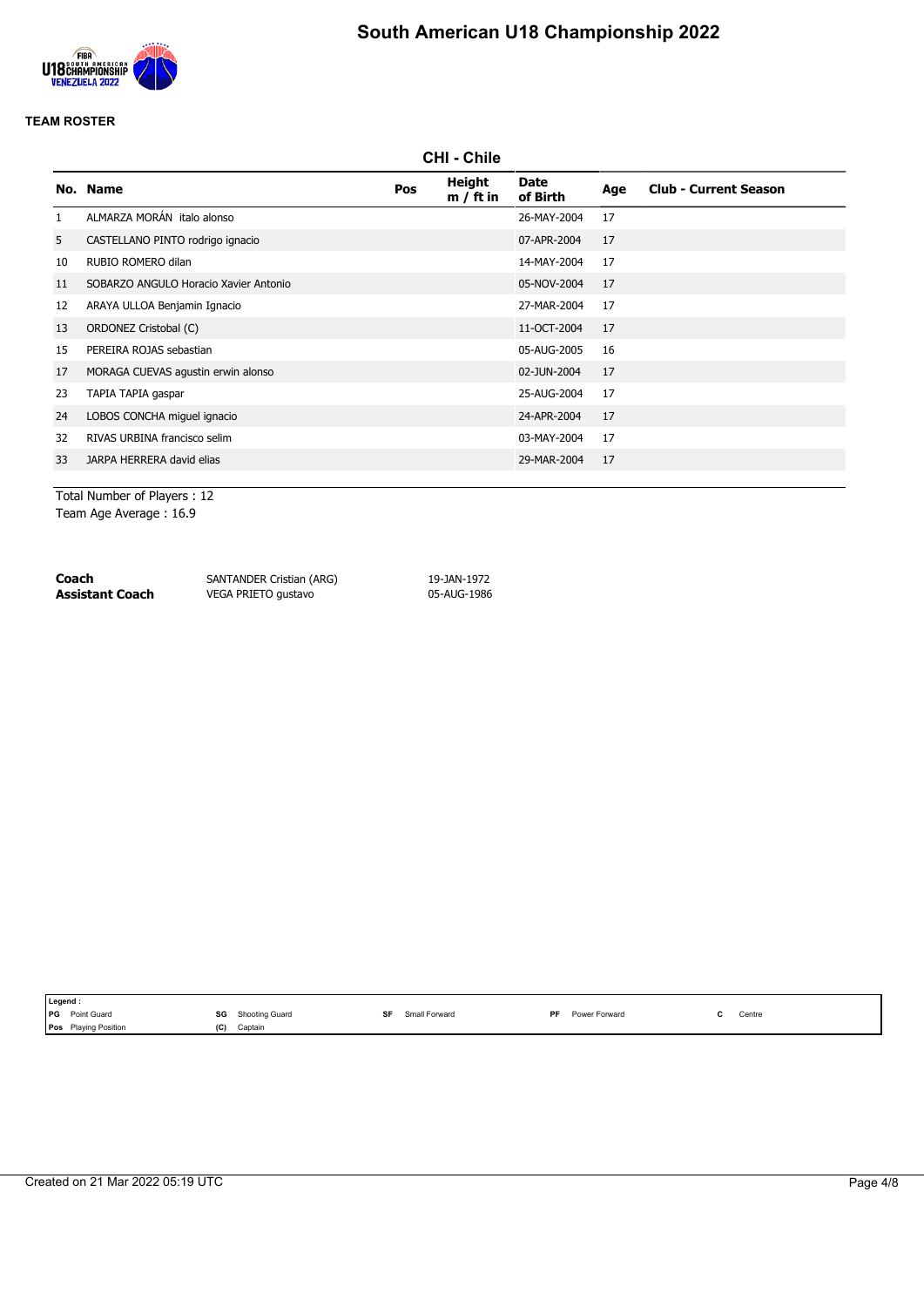

|                | <b>COL - Colombia</b>              |           |                       |                         |     |                              |  |  |  |  |
|----------------|------------------------------------|-----------|-----------------------|-------------------------|-----|------------------------------|--|--|--|--|
|                | No. Name                           | Pos       | Height<br>$m / ft$ in | <b>Date</b><br>of Birth | Age | <b>Club - Current Season</b> |  |  |  |  |
| 2              | VELASQUEZ ALVAREZ Santiago         | SG        | 1.81 / 5' 11"         | 07-MAY-2004             | 17  | ABA (COL)                    |  |  |  |  |
| 4              | TORRENEGRA FREYLE Alejandro Andres | SG        | 1.83/6'0''            | 30-JUN-2005             | 16  | CODIBA (COL)                 |  |  |  |  |
| 5              | MADRIGAL RENTERIA Juan Esteban     | C         | 2.11 / 6' 11"         | 25-NOV-2004             | 17  | Tigrillos de Antioquia (COL) |  |  |  |  |
| 6              | PUSEY VELOZA Rich Lan              | SG        | 1.88 / 6' 2''         | 24-SEP-2004             | 17  | Gigantes (COL)               |  |  |  |  |
| $\overline{7}$ | MANRIQUE OSSA Juan Jose            | <b>SF</b> | 1.92 / 6' 4"          | 18-MAR-2004             | 18  | Cartago Basket Club (COL)    |  |  |  |  |
| 9              | SANABRIA SANTAMARIA Steven         | PG        | 1.80 / 5' 11"         | 12-FEB-2004             | 18  | ABA (COL)                    |  |  |  |  |
| 12             | OSORIO MORENO Santiago             | <b>SF</b> | $1.92/6'$ 4"          | 15-JUN-2004             | 17  | Vikingos (COL)               |  |  |  |  |
| 13             | SOTO VASQUEZ Andres Mateo          | <b>SF</b> | 1.91 / 6' 3''         | 16-MAR-2004             | 18  | INDER ENVIGADO (COL)         |  |  |  |  |
| 15             | TRUJILLO ROMERO Juan Fernando      | <b>SF</b> | 1.91 / 6' 3''         | 19-APR-2004             | 17  | Pioneros (COL)               |  |  |  |  |
| 17             | ARENAS GOMEZ David Esteban         | <b>SF</b> | 1.95/6'5''            | 27-SEP-2004             | 17  | Linces (COL)                 |  |  |  |  |
| 19             | <b>CORTES ARAUJO Hernan</b>        | SG        | $1.89/6'$ 2"          | 09-FEB-2004             | 18  | Sliders (COL)                |  |  |  |  |
| 91             | JAIMES Andres (C)                  | <b>PF</b> | 1.98 / 6' 6''         | 01-JAN-2004             | 18  | Kantera (COL)                |  |  |  |  |

Total Number of Players : 12 Team Age Average : 17.3 Team Height Average : 1.91 / 6' 3"

**Coach** DIAZ Tomas 22-DEC-1967 **Assistant Coach** SABOGAL GALINDO Alex Hernan 03-MAR-1969

|            | Legend:                     |     |                |    |               |           |               |  |        |
|------------|-----------------------------|-----|----------------|----|---------------|-----------|---------------|--|--------|
| <b>IPG</b> | Point Guard                 | SG  | Shooting Guard | SF | Small Forward | <b>DF</b> | Power Forward |  | Centre |
|            | <b>Pos</b> Playing Position | (C) | Captain        |    |               |           |               |  |        |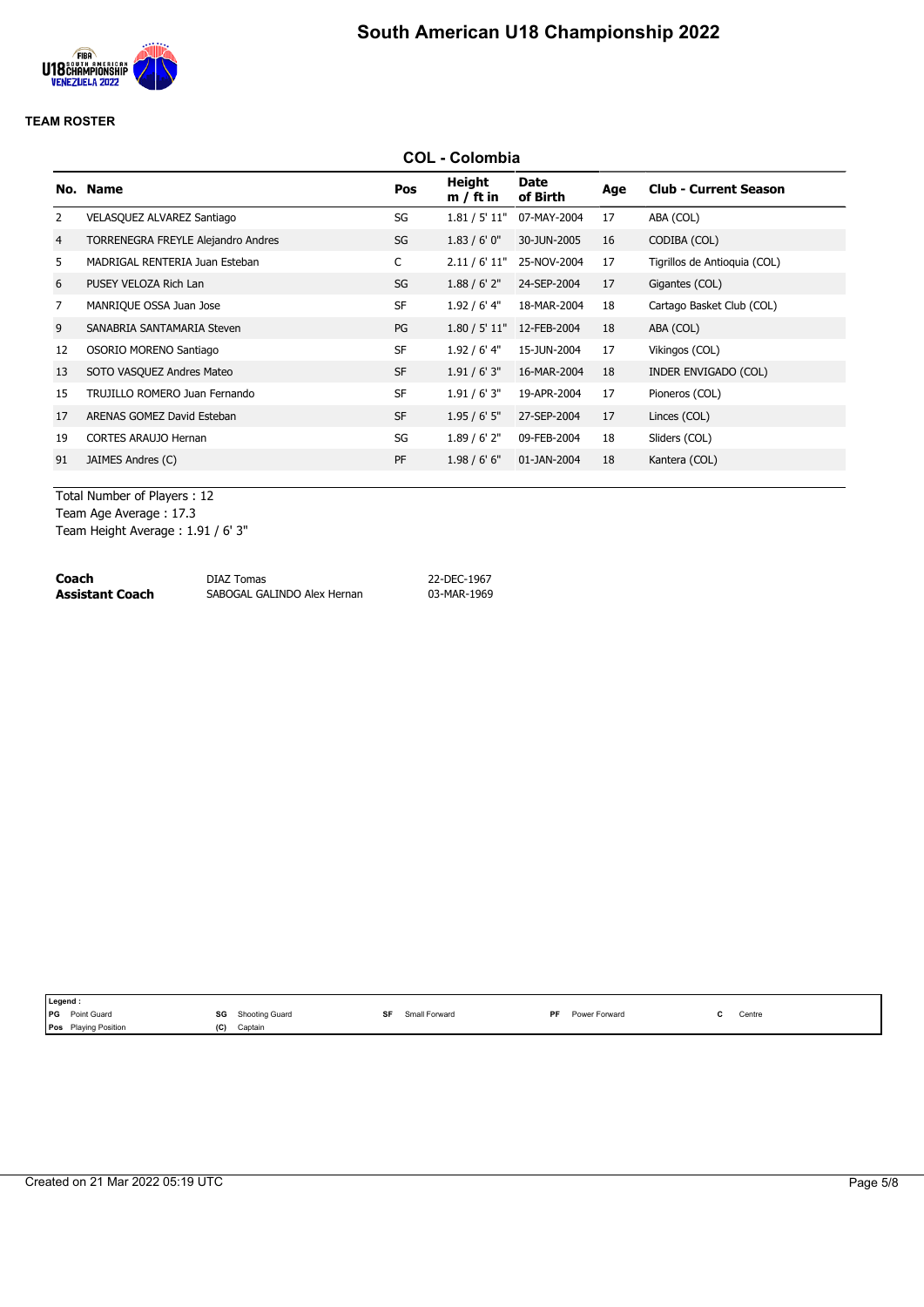

|                                 |     | <b>ECU - Ecuador</b>         |                         |     |                              |  |  |  |
|---------------------------------|-----|------------------------------|-------------------------|-----|------------------------------|--|--|--|
| No. Name                        | Pos | <b>Height</b><br>$m / ft$ in | <b>Date</b><br>of Birth | Age | <b>Club - Current Season</b> |  |  |  |
| <b>SIVINTA Paul</b>             |     |                              | 12-APR-2004             | 17  |                              |  |  |  |
| ALVAREZ Bady                    |     |                              | 09-OCT-2004             | 17  |                              |  |  |  |
| MORÁN Diego                     |     |                              | 30-AUG-2004             | 17  |                              |  |  |  |
| <b>CAMPOVERDE Paul</b>          |     |                              | 29-APR-2004             | 17  |                              |  |  |  |
| SOTO Juan                       |     |                              | 14-JAN-2005             | 17  |                              |  |  |  |
| <b>RECALDE Kenny</b>            |     |                              | 27-DEC-2004             | 17  |                              |  |  |  |
| ARCILA CASTILLO Janer David (C) | PG  | 1.72 / 5' 8''                | 15-MAY-2004             | 17  | Piratas de los lagos (ECU)   |  |  |  |
| VALENCIA CASTILLO Elias Jafet   |     |                              | 25-OCT-2006             | 15  |                              |  |  |  |
| PEREIRA Leyner                  |     |                              | 11-FEB-2005             | 17  |                              |  |  |  |
| NOBOA José                      |     |                              | 30-JUN-2004             | 17  |                              |  |  |  |
| <b>CEVALLOS Rommel</b>          |     |                              | 17-SEP-2005             | 16  |                              |  |  |  |
| CAICEDO Joseph                  | PF  | 1.95/6'5''                   | 06-SEP-2004             | 17  |                              |  |  |  |
|                                 |     |                              |                         |     |                              |  |  |  |

Total Number of Players : 12 Team Age Average : 16.8 Team Height Average : 1.84 / 6' 0"

| Coach           | GIL RUSSO Lucas Sebastian (ARG) | 06-JUN-1982 |
|-----------------|---------------------------------|-------------|
| Assistant Coach | ZEBALLOS MARQUEZ Pablo Andres   | 01-MAY-1983 |

|            | Legend:              |     |                |    |               |     |               |  |        |
|------------|----------------------|-----|----------------|----|---------------|-----|---------------|--|--------|
| <b>IPG</b> | Point Guard          | SG  | Shooting Guard | SF | Small Forward | DE. | Power Forward |  | Centre |
|            | Pos Playing Position | (C) | Captain        |    |               |     |               |  |        |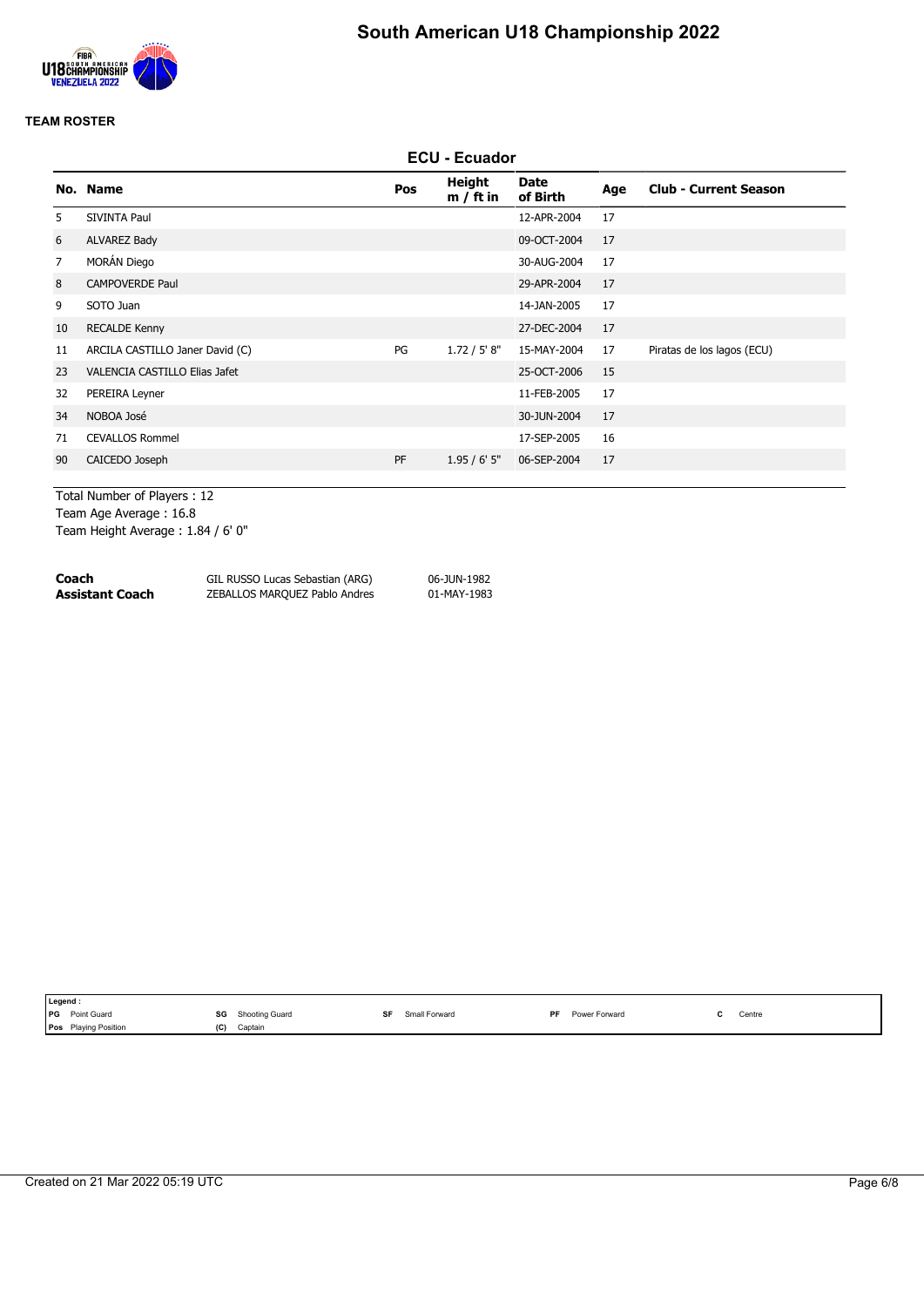

|    | URU - Uruguay                      |           |                       |                         |     |                                  |  |  |
|----|------------------------------------|-----------|-----------------------|-------------------------|-----|----------------------------------|--|--|
|    | No. Name                           | Pos       | Height<br>$m / ft$ in | <b>Date</b><br>of Birth | Age | <b>Club - Current Season</b>     |  |  |
| 0  | <b>GREIVER Maximo</b>              | C         |                       | 21-JUL-2005             | 16  | Biguá de Villa Biarritz (URU)    |  |  |
| 3  | STOLL Juan Ignacio                 | G         |                       | 15-MAR-2004             | 18  | Aguada (URU)                     |  |  |
| 5  | <b>VASILIC Guzman</b>              | F         |                       | 16-FEB-2005             | 17  | NBA Academy (MEX)                |  |  |
| 6  | ARAUJO SIRE Thomas                 | SG        |                       | 03-APR-2004             | 17  | Olivol Mundial (URU)             |  |  |
| 8  | CURADOSSI Bruno (C)                | G         | 1.88 / 6' 2''         | 30-OCT-2004             | 17  | Club Urunday Universitario (URU) |  |  |
| 9  | <b>ANTUNEZ Maximiliano</b>         | SG        |                       | 31-MAR-2005             | 16  | PRAGA (URU)                      |  |  |
| 11 | MORALES MADERA Facundo             | F         |                       | 09-NOV-2005             | 16  | Trouville (URU)                  |  |  |
| 12 | <b>ESPINOSA Matias</b>             | G         |                       | 02-JUN-2004             | 17  | Ferro Carril (URU)               |  |  |
| 14 | RODRIGUEZ MARASCO Nahuel Francisco | F         |                       | 09-DEC-2004             | 17  | Malvin (URU)                     |  |  |
| 16 | RODRIGUEZ Juan                     | <b>PF</b> | $1.96 / 6'$ 5"        | 07-AUG-2004             | 17  | Biguá de Villa Biarritz (URU)    |  |  |
| 18 | <b>OSORES Roodvan</b>              | PF        |                       | 22-OCT-2004             | 17  | Remeros (URU)                    |  |  |
| 19 | FERNANDEZ ALBERINCUADO Lucas       | C         |                       | 19-AUG-2004             | 17  | CLUB NACIONAL DE MONTEVIDEO      |  |  |
|    |                                    |           |                       |                         |     |                                  |  |  |

Total Number of Players : 12 Team Age Average : 16.8 Team Height Average : 1.92 / 6' 4"

| Coach           | CAPALBO Marcelo                       | 23-SEP-1970 |
|-----------------|---------------------------------------|-------------|
| Assistant Coach | <b>CORTIZAS SAUCEDO German Andres</b> | 08-MAR-1987 |
| Assistant Coach | MARIN MARTIN Rodrigo                  | 07-NOV-1990 |

| Legend :                    |     |                |    |               |           |               |                                           |
|-----------------------------|-----|----------------|----|---------------|-----------|---------------|-------------------------------------------|
| <b>IPG</b><br>Point Guard   | SG  | Shooting Guard | SF | Small Forward | <b>DE</b> | Power Forward | Centre<br>the contract of the contract of |
| <b>Pos</b> Playing Position | (C) | Captain        |    |               |           |               |                                           |
|                             |     |                |    |               |           |               |                                           |